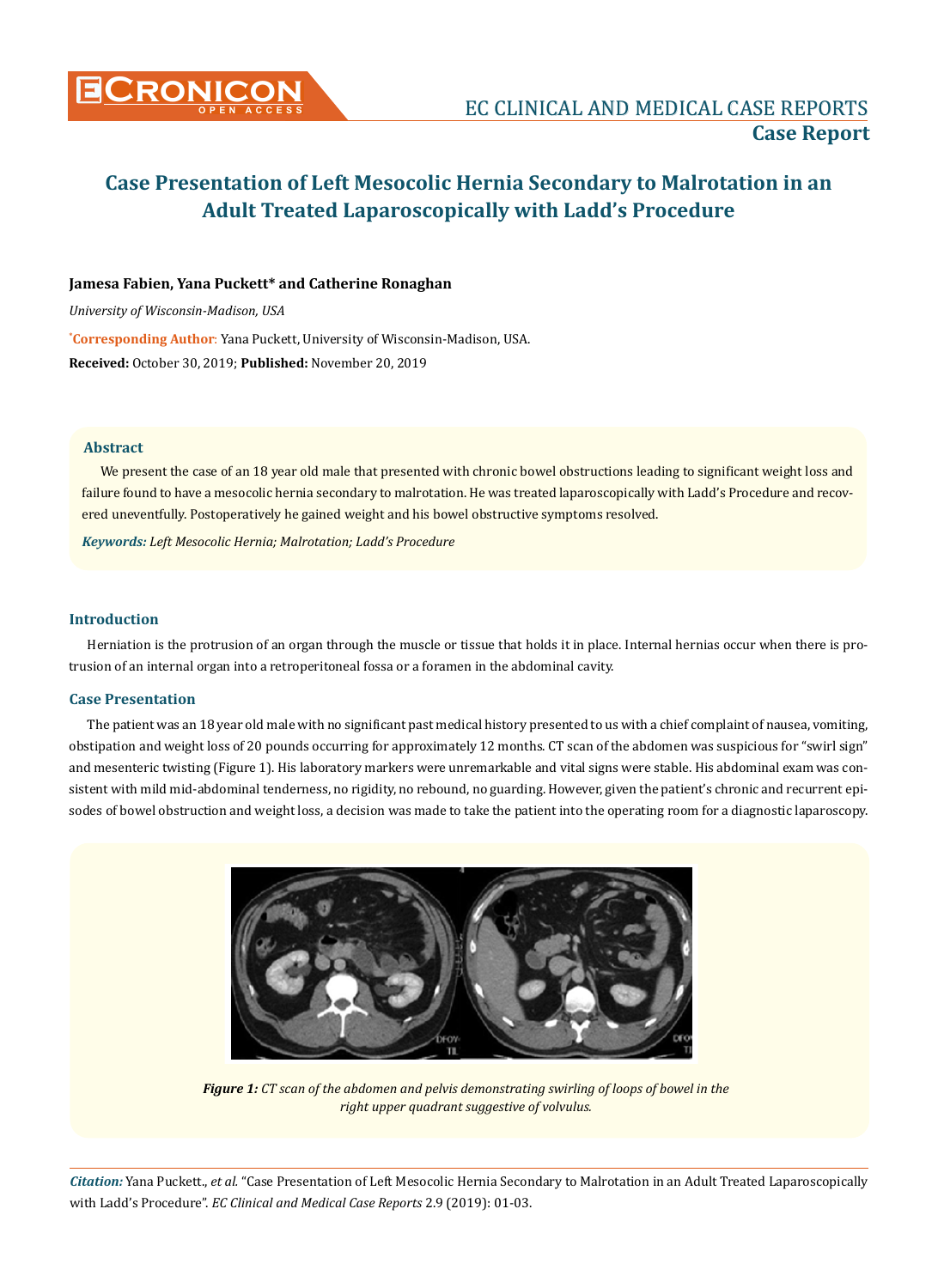## **Case Presentation of Left Mesocolic Hernia Secondary to Malrotation in an Adult Treated Laparoscopically with Ladd's Procedure**

In the operating room, the patient was noted to have Ladd's bands in the right upper and lower quadrants and a left mesocolic hernia involving jejunal loops (Figure 2). There was no evidence of gangrene of the bowel. Adhesions were released, jejunum was detorsed in a counterclockwise fashion. Ladd's bands were lysed with shears, an appendectomy was performed and the bowel was placed into the nonrotated configuration (Figure 3).

02



*Figure 2: Laparoscopic image of jejunal loop twisting in the right upper quadrant with evidence of Ladd's bands.*



*Figure 3: Final nonrotated intestinal configuration after a laparoscopic Ladd's band procedure with reduction of left mesocolic hernia and appendectomy.*

Postoperatively, the patient recovered uneventfully, advanced to regular diet. On postoperative visit, the patient was free of pain and previous obstructive symptoms and was gaining weight. We present a case report of an 18-year old male with late presentation of intestinal malrotation causing chronic obstructive symptoms and intractable weight loss.

## **Discussion**

Herniation is the protrusion of an organ through the muscle or tissue that holds it in place. Internal hernias occur when there is protrusion of an internal organ into a retroperitoneal fossa or a foramen in the abdominal cavity. In mesocolic hernias the abdominal viscus

*Citation:* Yana Puckett., *et al.* "Case Presentation of Left Mesocolic Hernia Secondary to Malrotation in an Adult Treated Laparoscopically with Ladd's Procedure". *EC Clinical and Medical Case Reports* 2.9 (2019): 01-03.